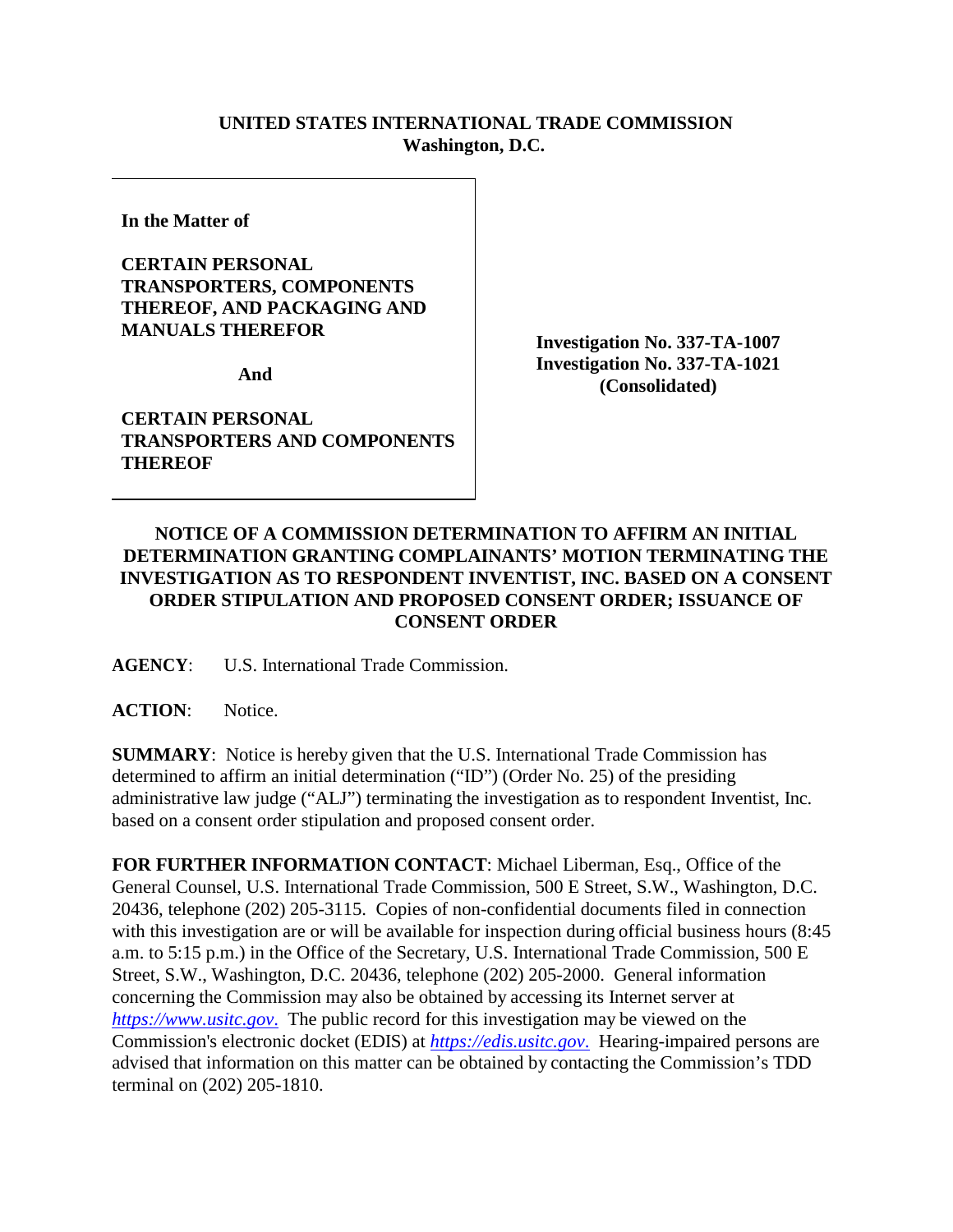**SUPPLEMENTARY INFORMATION**: The Commission instituted Inv. No. 337-TA-1007, *Certain Personal Transporters, Components Thereof, and Packaging and Manuals Therefor*  under section 337 of the Tariff Act of 1930, as amended, 19 U.S.C. § 1337 ("section 337"), on June 24, 2016, based on a complaint filed by Segway, Inc. of Bedford, New Hampshire; DEKA Products Limited Partnership of Manchester, New Hampshire; and Ninebot (Tianjin) Technology Co., Ltd. of Tianjin, China (collectively, "Complainants"). 81 *Fed. Reg.* 41342-43 (Jun. 24, 2016). The complaint alleges a violation of section 337 by reason of infringement of certain claims of U.S. Patent Nos. 6,302,230; 6,651,763; 7,023,330; 7,275,607; 7,479,872; and 9,188,984; and U.S. Trademark Registration Nos. 2,727,948 and 2,769,942. The notice of investigation named numerous respondents. The Commission's Office of Unfair Import Investigations was named as a party.

On September 21, 2016, the Commission instituted Inv. No. 337-TA-1021, *Certain Personal Transporters and Components Thereof*, based on a complaint filed by the same Complainants. 81 *Fed. Reg.* 64936-37 (Sept. 21, 2016). The complaint alleges a violation of section 337 by reason of infringement of certain claims of U.S. Patent Nos. 6,302,230 and 7,275,607. The notice of investigation named numerous respondents. OUII was also named as a party. The Commission assigned Investigation No. 337-TA-1021 to ALJ Shaw, the presiding ALJ in Investigation No. 337-TA-1007, and directed him to consolidate these investigations. *See id*. at 64937.

On January 17, 2017, Complainants and respondent Inventist, Inc. ("Inventist") filed a joint motion to terminate this investigation based on consent order stipulation and proposed consent order ("Joint Motion To Terminate"). The Commission investigative attorney filed a response in support of the motion. No other responses were filed.

On January 30, 2017, the ALJ issued an ID (Order No. 25). The ALJ found that Consent Order Stipulation complies with the requirements of Commission Rule 210.21(c)(3), and that the proposed Consent Order complies with the requirements of Commission Rule 210.21(c)(4). Order No. 25 at 2 (citations omitted). The ALJ stated that he did not find any evidence that terminating this investigation as to Inventist based on the Consent Order Stipulation and the proposed Consent Order would be contrary to the public interest. *Id*. at 3. Based on the foregoing, the ALJ granted the motion. No party petitioned for review of the subject ID.

The Commission determined to review Order No. 25 because the proposed Consent Order contained express provisions that were mutually inconsistent, and multiple typographical and formatting errors. *See* Notice of Review dated February 22, 2017. The Commission requested corrections to be made in the proposed Consent Order. *See* Notice of Review at 2. The corrected Consent Order was filed with the Commission on February 27, 2017. On review, the Commission has determined to affirm Order No. 25 based on the corrected proposed consent order.